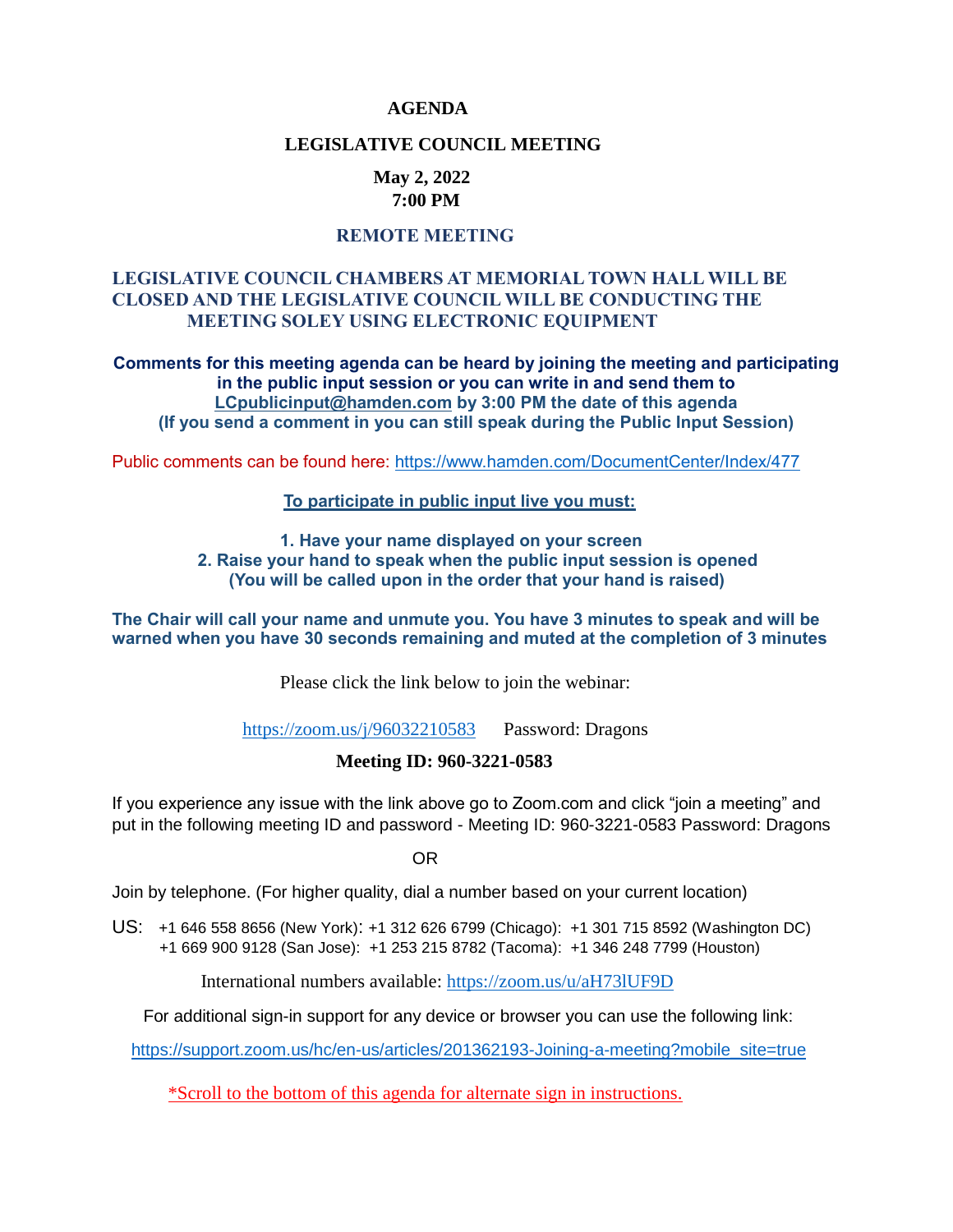**Note: Any member of the public may request, in writing, a physical location and "any electronic equipment necessary" to attend the meeting in real time. Said request shall be made to [KRenta@Hamden.com](mailto:KRenta@Hamden.com) not less than twenty-four (24) hours prior to the meeting. Said individual shall have the "same opportunities to provide comment or otherwise participate" in the meeting as would be afforded if the meeting was held in person with the following exception: Under law, the Legislative Council is not required to adjourn or postpone a meeting if such person loses the ability to participate because of an interruption, failure or degradation of such person's connection to the meeting by electronic equipment. Since the meeting is remote, participation by a quorum of members of the Legislative Council is expressly prohibited and will not be present at the physical location.**

**1. CALL OF THE MEETING AND TAKING OF THE ROLL**

- **2. PLEDGE OF ALLEGIANCE**
- **3. PUBLIC INPUT SESSION**
- **4. CORRESPONDENCE**
- **5. REPORT OF THE PRESIDENT**
- **6. REPORT OF BOARDS AND DEPARTMENTS**
- **7. REPORTS OF COUNCIL LIAISONS**

**8. APPROVAL OF PREVIOUS MINUTES –** April 18, 2022 – April 25, 2022 [https://www.hamden.com/AgendaCenter/ViewFile/Minutes/\\_04182022-2973](https://www.hamden.com/AgendaCenter/ViewFile/Minutes/_04182022-2973) [https://www.hamden.com/AgendaCenter/ViewFile/Minutes/\\_04252022-2984](https://www.hamden.com/AgendaCenter/ViewFile/Minutes/_04252022-2984)

# **9. EXECUTIVE SESSION:**

**10. CONSENT CALENDAR: The Consent Calendar includes all items that have passed unanimously in Committee on April 18th and April 25th and will now be considered in toto by unanimous consent:**

**1. Appointment of Christopher Atchley to the Technology Commission for a term to expire July 1, 2024**

**[https://www.hamden.com/DocumentCenter/View/5686/04182022\\_\\_Appt-to-the-](https://www.hamden.com/DocumentCenter/View/5686/04182022__Appt-to-the-Technology-Commission-of-Christopher-Atchley-D-8)[Technology-Commission-of-Christopher-Atchley-D-8](https://www.hamden.com/DocumentCenter/View/5686/04182022__Appt-to-the-Technology-Commission-of-Christopher-Atchley-D-8)**

- **2. Appointment of Edward Jefferson, Jr. to the Planning & Zoning Commission for a term to expire January 31, 2025 (D-2)** [https://www.hamden.com/DocumentCenter/View/5692/04182022\\_Appt-to-PZ-as-full-member](https://www.hamden.com/DocumentCenter/View/5692/04182022_Appt-to-PZ-as-full-member-of-Edward-Jefferson-Jr-D-2)[of-Edward-Jefferson-Jr-D-2](https://www.hamden.com/DocumentCenter/View/5692/04182022_Appt-to-PZ-as-full-member-of-Edward-Jefferson-Jr-D-2)
- **3. Appointment of Alison Cunningham to the Planning & Zoning Commission for a term to expire January 31, 2025 (D-6)**

[https://www.hamden.com/DocumentCenter/View/5691/04182022\\_Appt-to-PZ-as-full-member](https://www.hamden.com/DocumentCenter/View/5691/04182022_Appt-to-PZ-as-full-member-of-Alison-Cunningham-D-6)[of-Alison-Cunningham-D-6](https://www.hamden.com/DocumentCenter/View/5691/04182022_Appt-to-PZ-as-full-member-of-Alison-Cunningham-D-6)